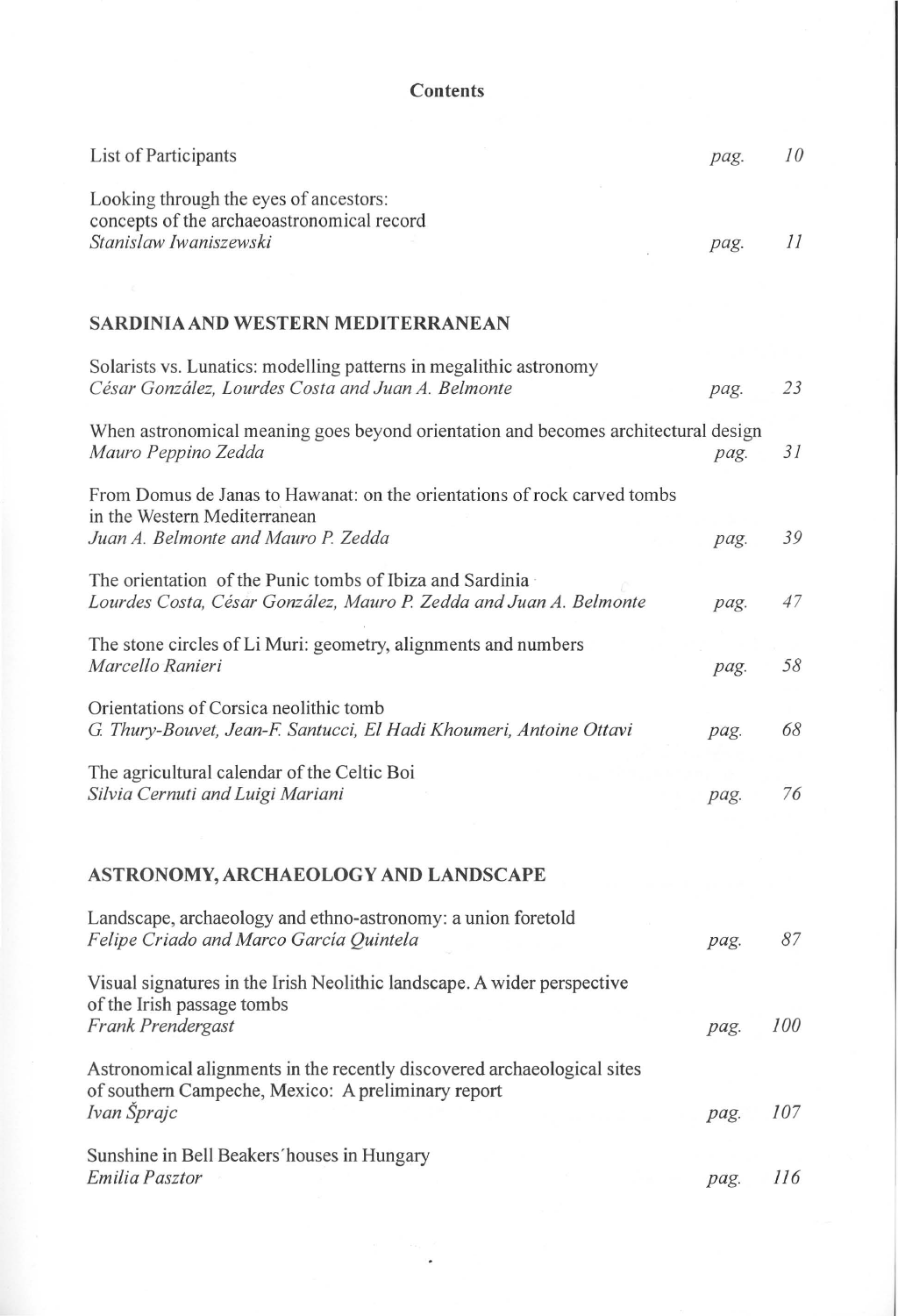| A multidisciplinary study applied to a Celtiberian site: preliminary results<br>G. Rodríguez, M. Luisa Cerdeño, Marta Folgueria, M. Carmen Hernández | pag. | 124 |
|------------------------------------------------------------------------------------------------------------------------------------------------------|------|-----|
| Application of standard astronomical software to the analysis<br>of horizons around archaeological sites<br>Montserrat Delgado and César Esteban     | pag. | 131 |
| Dark-cloud constellations and the sacred landscape of Cusco in Inca times<br>Giulio Magli                                                            | pag. | 137 |
| <b>PATHOLOGICAL ARCHAEOASTRONOMY</b>                                                                                                                 |      |     |
| The astronomical ceiling of Senenmut, a dream of mystery and imagination<br>Juan Antonio Belmonte and Mosalam Shaltout                               | pag. | 145 |
| Le soleil nous porte ombrage<br>Arnold Lebeuf                                                                                                        | pag. | 155 |
| Book of the Dead or Book of Shadows? When esoteric approaches<br>spoil Astro-Egyptology<br>Amanda-Alice Maravelia                                    | pag. | 165 |
| <b>ASTRONOMY OF ANCIENT LITERATE CULTURES</b>                                                                                                        |      |     |
| The use of shadows and reflections to regulate the calendar in Minoan Crete<br>Mary Blomberg and Goran Henriksson                                    | pag. | 177 |
| Lights and shadows on the pyramids<br>Juan A. Belmonte and Mauro P. Zedda                                                                            | pag. | 188 |
| The cult of Artemis Orthia in Greece: a case of astronomical observations?<br>Efrosyni Boutsikas                                                     | pag. | 197 |
| Measuring the heavens in Mesopotamia<br>John Steele                                                                                                  | pag. | 206 |
| Seshat: stretching the cord in ancient Egypt<br>Noemi Miranda, Miguel Angel Molinero and Juan A. Belmonte                                            | pag. | 212 |
| Highlighting new archaeoastronomical results from Greece<br>Ioannis Liritzis and H. Vassiliou                                                        | pag. | 220 |
|                                                                                                                                                      |      |     |

## **COSMIC IMAGES: ROCK ART AND HUMAN THOUGHT**

| Cave and cosmos, a geotropic model of the world in ancient cultures |      |     |
|---------------------------------------------------------------------|------|-----|
| Michael Rappenglück                                                 | pag. | 241 |